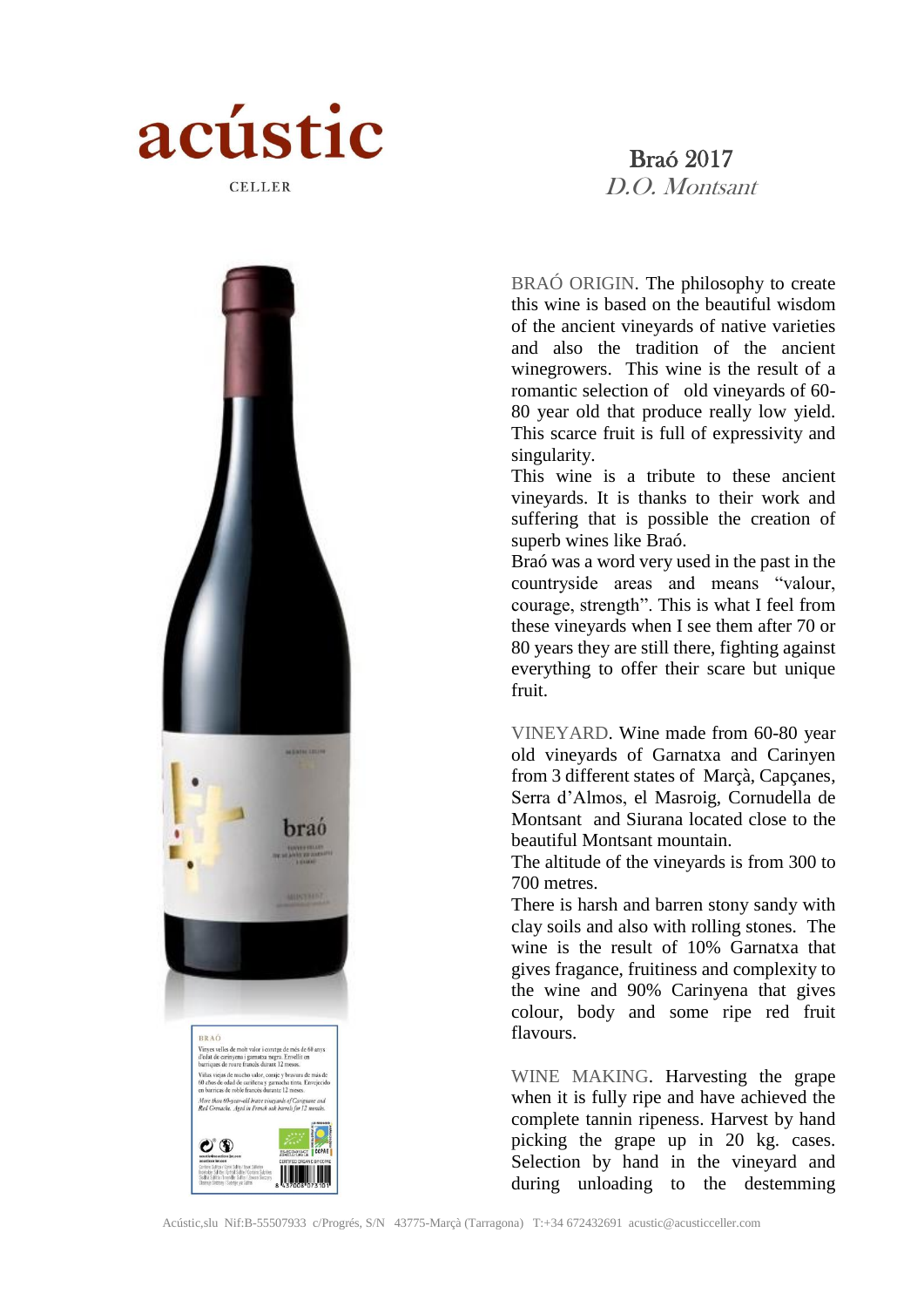machine in the cellar. Then 15 days of maceration with the skin with several "pigeage "every day. Pressing using a small vertical wooden pressing machine. After pressing the wine is racked with its lees to the barrels which are in the underground old tanks to start the malolactic fermentation. Aged during 12 months in new and 1 year old low toasted French oak barrels. No fining neither filtering to keep the natural expressivity of the wine.

IDENTITY. Natural label where there is a drawing which can be the shape of the old vines or the cristalls of the minerality of the wine… depending on the acoustic feeling of oneself.

TASTING NOTES. Complexity and elegance. It has a generous bouquet of mineral, chalky aromas and hints of balsamic notes. The palate is rich, deep, with succulent red currant and wild strawberry fruit. The tannins are rounded and sensual with a confit-like finish that is irresistible. Superb long after taste.

ORGANIC WINE.

# **AWARDS.**

Braó 2017: (Organic Wine) 95/100 points Guía de Vinos Gourmets 2020 93/100 points Guía Peñín 2022 93/100 points Peñin Guide 2021 92/100 points Peñín Guide 2020 Silver Medal "SAKURA" Japan Women's Wine Awards 2021

Braó 2016: (In Conversion to Organic) 98/100 points Guía de vinos y Aceites 2020 94/100 points Guía de Vinos Gourmets 2019 93/100 points Guia Intervinos 2020 94/100 points Guía Intervinos 2021 94/100 points Peñín Guide 2021 93/100 points Peñín Guide 2019 93/100 points Peñín Guide 2020 94.85/100 points Wine Up! 2019

94+ points Gold Tast Wine Up! 2020 (94.23/100) 31 top 100 93,77/100 points Wine Up! 2021 92/100 points Guía Vivir el Vino 2021 92/100 points Guía de Vinos ABC 2021 – Juan Fernández-Cuesta 92/100 points in Vinous (USA) by Josh Reynolds. 92/100 points Wine Spectator Magazine (USA) 2021 91/100 points Gilbert & Gaillard 2021, gold medal. 91/100 points James Suckling tasting 2019 9,64/10 points La Guia de Vins de Catalunya 2020 9,59/10 points La Guia de Vins de Catalunya 2021 Braó 2015: 92/100 points Peñín Guide 2019 92/100 points Peñín Guide 2020 94/100 points Guía de Vinos Gourmets 2018 91/100 points Gold Taste Wine Up! 2018 92/100 points Wine Spectator 2018

93/100 points Guía Intervinos 2019 91/100 points Gilbert & Gaillard 2018 91/100 Blindtasted 2018 by Andreas Larsson 9,54/10 points Guia de Vins de Catalunya 2018. 9.57/10 points Guia de Vins de Catalunya 2019. Bronze Medal Giroví 2018

"Racimo Gran Oro" in Amavi 2018 91/100 points James Suckling tasting 2018

### Braó 2014:

91/100 points Peñín Guide 2019 91/100 points Peñín Guide 2018 90/100 points Peñín Guide 2017 90/100 points Robert Parker 2016 Diploma Gold Taste 91+ Wine Up Club 2017 (91.85 / 100 points. ) 90/100 points by Andreas Larsson Gold Medal 90+ Gilbert&Gaillard 2017 91/100 points Peñín Guide 2018. 91/100 points Wine Spectactor 2018. 92/100 points Guía Intervinos 2018. 90/100 points by Andreas Larsson. 9,54/10 points Guia de Vins de Catalunya 2018.

Braó 2013: 93/100 points Peñín guide 2016.